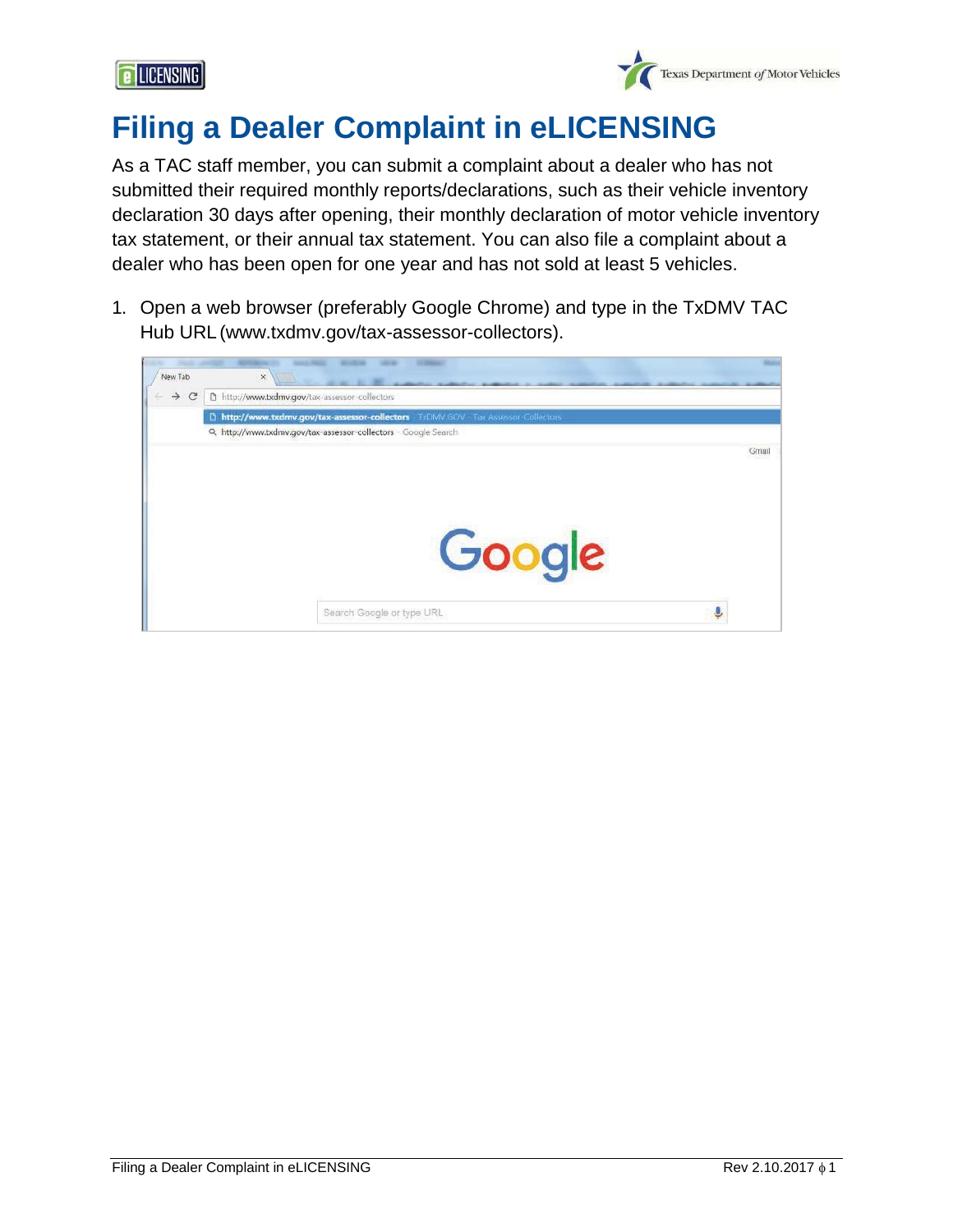



2. Locate and click the **Complaints Against Dealers** button.

| <b>Tax Assessor-Collectors</b>                                                                                                                                                                                                                |                                       |
|-----------------------------------------------------------------------------------------------------------------------------------------------------------------------------------------------------------------------------------------------|---------------------------------------|
| TxDMV > Tax Assessor-Collectors                                                                                                                                                                                                               |                                       |
| <b>Latest Communication</b>                                                                                                                                                                                                                   |                                       |
| <b>Full list of Communications</b>                                                                                                                                                                                                            | CENTER                                |
| <b>Take Note</b><br><b>Release Notes &amp;</b><br><b>InfoXchanges &amp;</b><br><b>Resources</b><br><b>Presentations</b><br><b>Support</b>                                                                                                     | <b>Find Your RSC</b>                  |
| eLICEN SING: Dealer Complaints                                                                                                                                                                                                                | Find your Regional Service Center     |
| For your convenience, the TxDMV is providing step by step instructions on how to file dealer<br>complaints using the new eLICENSING system.                                                                                                   | <b>CO</b> Manuals & Guides            |
| Filing a Dealer Complaint in eLICENSING - For Tax Assessor-<br>Collectors                                                                                                                                                                     | Select from list                      |
| eLICENSING for Tax Assessor-Collectors: How to Submit a<br>Complaint (6 minutes)                                                                                                                                                              | <b>TAC Toolbox</b>                    |
|                                                                                                                                                                                                                                               | Forms                                 |
| New and Revised Learning Modules                                                                                                                                                                                                              |                                       |
| The Vehicle Titles and Registration (VTR) Division has recently made available the following                                                                                                                                                  | <b>Photo ID Requirements</b>          |
| redesigned Learning Module System (LMS) modules:                                                                                                                                                                                              | <b>Publications</b>                   |
| R-105 Miscellaneous Registration Transactions                                                                                                                                                                                                 | <b>Single Sticker Resources</b>       |
| - R-106 Permits                                                                                                                                                                                                                               |                                       |
| . T-104 Texas Title for New Resident                                                                                                                                                                                                          | RTS Refactoring Resources             |
| . T-105 Title Only and Registration Purposes Only<br>- T-106 Odometer                                                                                                                                                                         | <b>NMVTIS Resources</b>               |
|                                                                                                                                                                                                                                               | <b>Continuing Education Credit</b>    |
| Additionally, VTR has introduced a new LMS Module, T-205 Licensed Vehicle Storage Facility Lien<br>Foreclosure, which covers the VSF foreclosure process and details the requirements for transferring<br>ownership of one of these vehicles. | TxDMV Learning Center Info            |
| These new and revised lessons feature the latest forms, policies, procedures, and Registration and                                                                                                                                            | <b>CO</b> Go to TxDMV Learning Center |
| Title System demonstrations. If you, your staff, or coworkers have already completed these lessons<br>previously, you may retake the lessons to check your understanding.                                                                     | <b>RTBs</b>                           |
| Go To TxDMV Learning Center                                                                                                                                                                                                                   | Subcontractors                        |
|                                                                                                                                                                                                                                               | <b>Exempt Agency Listing</b>          |
| Title Related Forms Update                                                                                                                                                                                                                    | Performance Quality Recognition       |
| The department previously made you aware that the Vehicle Titles and Registration Division<br>launched an initiative to review, revise, and consolidate more than 60 internal and external title                                              | <b>Complaints Against Dealers</b>     |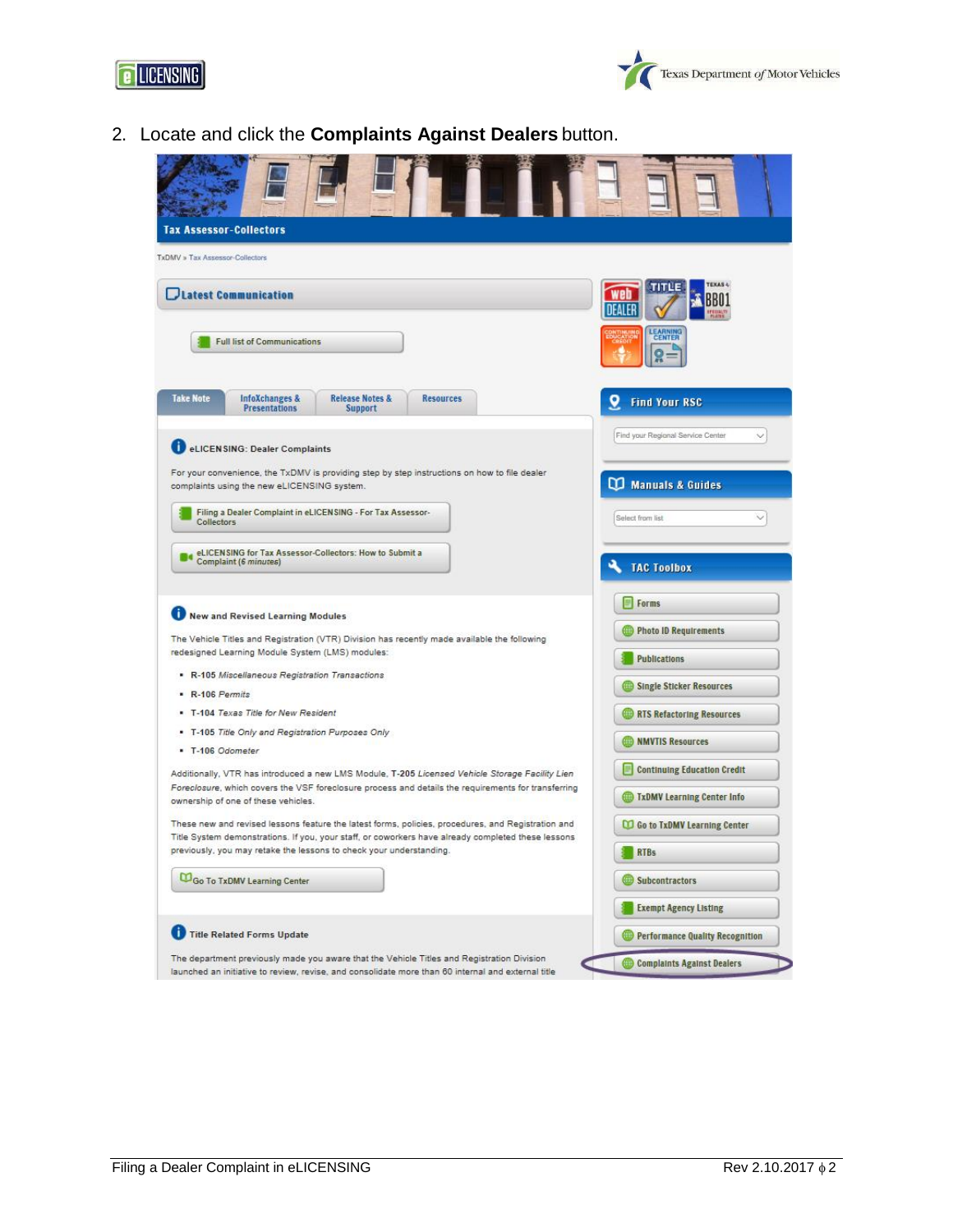



3. On the *Submit a Complaint* page:

| Texas Department of Motor Vehicles<br>HELPING TEXANS GO. HELPING TEXAS GROW. |                                                                                                                                  |
|------------------------------------------------------------------------------|----------------------------------------------------------------------------------------------------------------------------------|
| Submit a Complaint                                                           |                                                                                                                                  |
|                                                                              | Be advised provide as much information and documentation as possible in order to facilitate timely processing of your complaint. |
|                                                                              |                                                                                                                                  |
|                                                                              |                                                                                                                                  |
| * Please Select Complaint Type                                               |                                                                                                                                  |
| -None-                                                                       |                                                                                                                                  |
| <b>Motor Vehicle General</b>                                                 |                                                                                                                                  |
| Motor Vehicle Advertising<br>Declaration/Monthly Reports                     |                                                                                                                                  |
| Lemon Law                                                                    |                                                                                                                                  |
| $-None-$                                                                     | $\checkmark$                                                                                                                     |

- a. For **Complaint Type**, select the applicable complaint type based on the following descriptions:
	- Complaint type **Declaration/Monthly Reports** is to be used by a Tax Authority to file complaints for failure to file an Internal, Annual, or Monthly Declaration or failure to sell at least 5 vehicles in a tax year.
	- Complaint type **Motor Vehicle General** is to be used by a Tax Authority to file all other types of complaints (e.g. failure by dealer to transfer title; request a site visit by an enforcement investigator).

|                                | Submit a Complaint                                                                  |                                                                                                                                  |  |
|--------------------------------|-------------------------------------------------------------------------------------|----------------------------------------------------------------------------------------------------------------------------------|--|
|                                |                                                                                     | Be advised provide as much information and documentation as possible in order to facilitate timely processing of your complaint. |  |
| * Please Select Complaint Type |                                                                                     |                                                                                                                                  |  |
| Declaration/Monthly Reports    |                                                                                     | $\checkmark$                                                                                                                     |  |
|                                | Annual or Monthly declaration or failure to sell at least 5 vehicles in a tax year. | Complaint Type "Declaration/Monthly Reports" to be used by a Tax Authority to file complaints for failure to file an Initial,    |  |
|                                |                                                                                     |                                                                                                                                  |  |
|                                | * Please select a term below that best describes you as the Complainant             |                                                                                                                                  |  |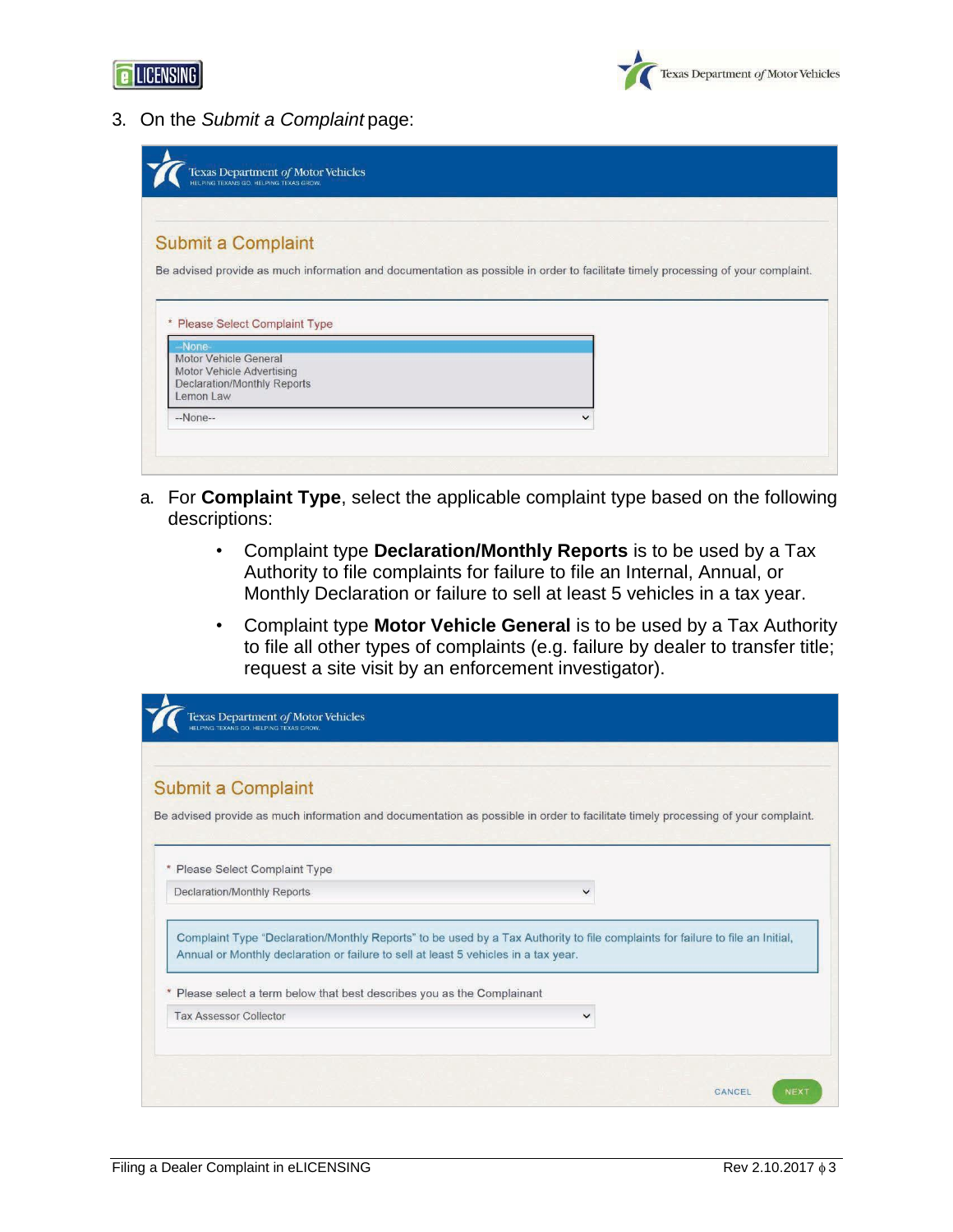



- b. For **Term below that best describes you**, click **Tax Assessor Collector**or **Appraisal District**.
- c. Click outside the boxes then click the **NEXT** button.
- 4. On the *Your Information* page:

| Your Information                        |              |                         |                  |  |
|-----------------------------------------|--------------|-------------------------|------------------|--|
| <b>Business Name</b>                    |              |                         |                  |  |
| <b>First Name</b>                       | Middle Name  |                         | <b>Last Name</b> |  |
| * Email Address                         |              | * Confirm Email Address |                  |  |
| * Contact Name for TxDMV Communication  |              | * Phone Number          |                  |  |
| * Contact Name for Dealer Communication |              | * Phone Number          |                  |  |
| Home/Work Phone                         |              | Fax                     |                  |  |
| Address Information                     |              |                         |                  |  |
| * Country                               |              |                         |                  |  |
| <b>USA</b>                              | $\checkmark$ |                         |                  |  |
| * Address Line 1                        |              | Address Line 2          |                  |  |
|                                         |              | * Zip                   | * County         |  |

- a. For **Business Name**, type in the name of your countyoffice.
- b. For **First Name**, type in your legal firstname.
- c. For **Last Name**, type in your legal lastname.
- d. For **Email Address**, type in your email address where you can receive email about this complaint.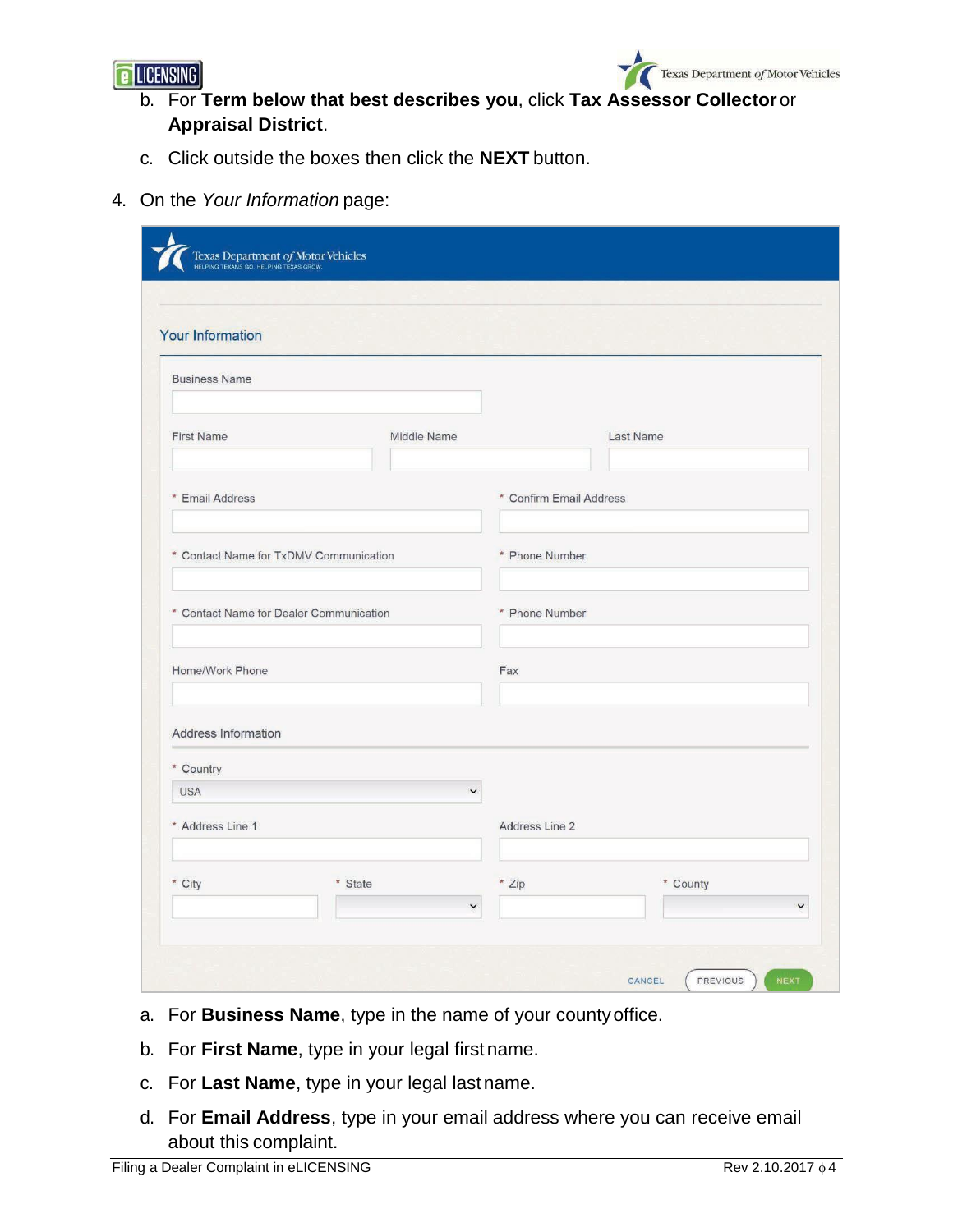

- e. For **Confirm Email Address**, type in the identical information.
- f. For **Contact Name for TxDMV Communication**, type in the name of the person at the Tax Authority office, whom TxDMV staff may contact regarding this complaint. Include the **Phone Number** at which this person can be contacted.
- g. For **Contact Name for Dealer Communication**, type in the name of the person at the Tax Authority office whom the dealer may contact regarding this complaint. Include the **Phone Number** at which this person can be contacted.
- h. For **Home/Work Phone**, type in your daytime business telephonenumber.
- i. For **Fax**, optionally type in a fax telephone number to which writteninformation may be sent.
- j. For Address Information section, type in and select the appropriate information.
- k. Click the **NEXT** Button.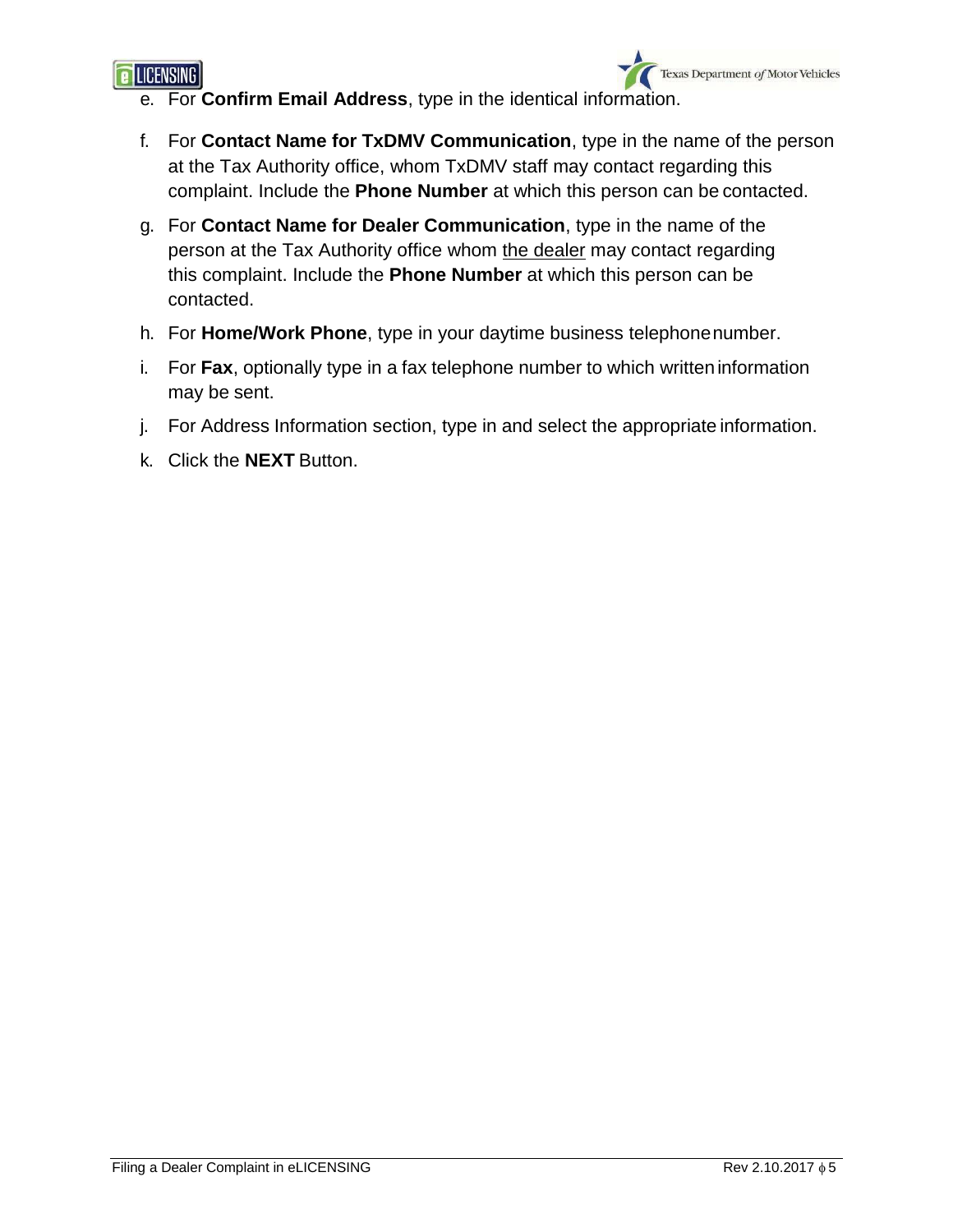



## 5. On the spreadsheet page:

| Please choose a spreadsheet listed below by checking the box and clicking the TEMPLATE button. An Excel spreadsheet will be<br>provided for your use in submitting the required licensee information. You may click enable editing for input but otherwise do not<br>alter the spreadsheet. Complete and save the spreadsheet to your desktop. You will be prompted to attach the spreadsheet file at<br>the next step in this complaint process. |
|---------------------------------------------------------------------------------------------------------------------------------------------------------------------------------------------------------------------------------------------------------------------------------------------------------------------------------------------------------------------------------------------------------------------------------------------------|
| If you have more than 350 dealers per spreadsheet, please submit multiple spreadsheets.                                                                                                                                                                                                                                                                                                                                                           |
| □ Dealer has been in business for at least 1 year and has failed to sell at least 5 vehicles (Wholesale and retail sales<br>combined) for the year ending December 31                                                                                                                                                                                                                                                                             |
| RA spreadsheet -<br>To obtain template, click here<br>TEMPLATE                                                                                                                                                                                                                                                                                                                                                                                    |
| □ Dealer failed to file initial declaration 30 days after commencing business (dealer's motor vehicle inventory declaration)<br>VT Initial<br>To obtain template, click here<br><b>TEMPLATE</b><br>Declaration<br>spreadsheet -                                                                                                                                                                                                                   |
| $\Box$ Dealer failed to file annual declaration for Tax year(s)(dealer's motor vehicle inventory tax statement)<br>VT Annual<br>To obtain template, click here<br><b>TEMPLATE</b><br>spreadsheet -                                                                                                                                                                                                                                                |
| $\Box$ Dealer failed to file monthly report(s) [TAX CODE 23.121(f)] include (dealer's motor vehicle inventory tax statement)                                                                                                                                                                                                                                                                                                                      |
| <b>VT Monthly</b><br>To obtain template, click here.<br><b>TEMPLATE</b>                                                                                                                                                                                                                                                                                                                                                                           |

a. Click the checkbox of the appropriate information and then click theTemplate button.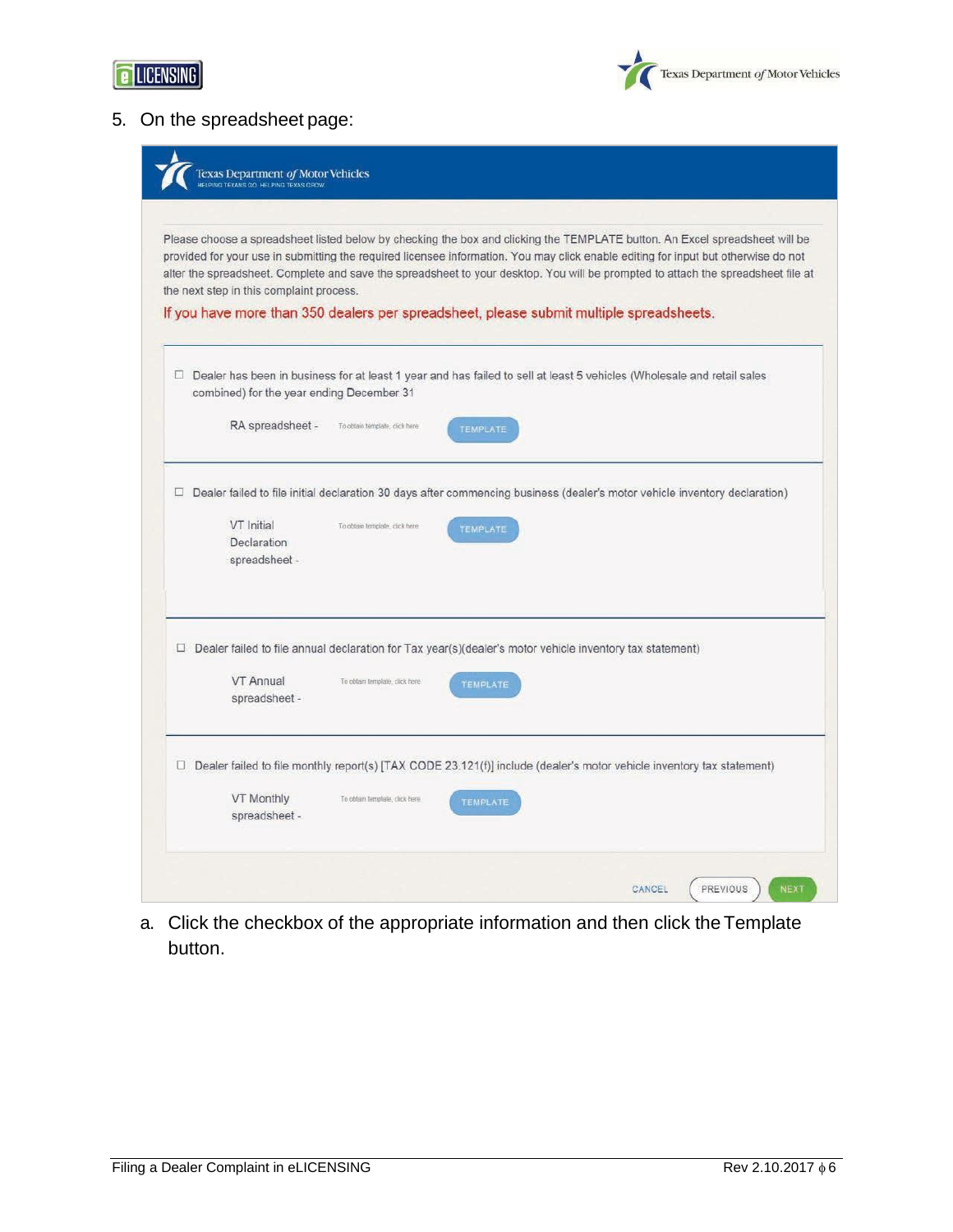| Barnett, Michelle *<br>Em Insert *<br>$\frac{A}{7}$ .<br>Σ<br>部:<br> ⊕ ∗<br>Format -<br>s.<br>Editing<br>K<br><b>Initial Declaration</b><br><b>Month</b> |
|----------------------------------------------------------------------------------------------------------------------------------------------------------|
|                                                                                                                                                          |
|                                                                                                                                                          |
|                                                                                                                                                          |
|                                                                                                                                                          |
|                                                                                                                                                          |
|                                                                                                                                                          |
|                                                                                                                                                          |
|                                                                                                                                                          |
| Monthly<br>January                                                                                                                                       |
| Monthly<br>August                                                                                                                                        |
| Monthly<br>September                                                                                                                                     |
| October<br>Monthly                                                                                                                                       |
| Monthly<br>December                                                                                                                                      |
| Monthly<br>January                                                                                                                                       |
| Monthly<br>February                                                                                                                                      |
| March<br>Monthly                                                                                                                                         |
| May<br>Monthly                                                                                                                                           |
| Monthly<br>December                                                                                                                                      |
| Monthly<br>May                                                                                                                                           |
| June<br>Monthly                                                                                                                                          |
| July<br>Monthly                                                                                                                                          |
| Monthly<br>August                                                                                                                                        |
| Monthly<br>September                                                                                                                                     |
| Monthly<br>October                                                                                                                                       |
|                                                                                                                                                          |
|                                                                                                                                                          |

- b. In the Excel spreadsheet template, carefully type in thecorrect dealer information
- c. Save the completed template to your local computer (or a shared resource you can access).
- d. Click the **NEXT** button.

Texas Department of Motor Vehicles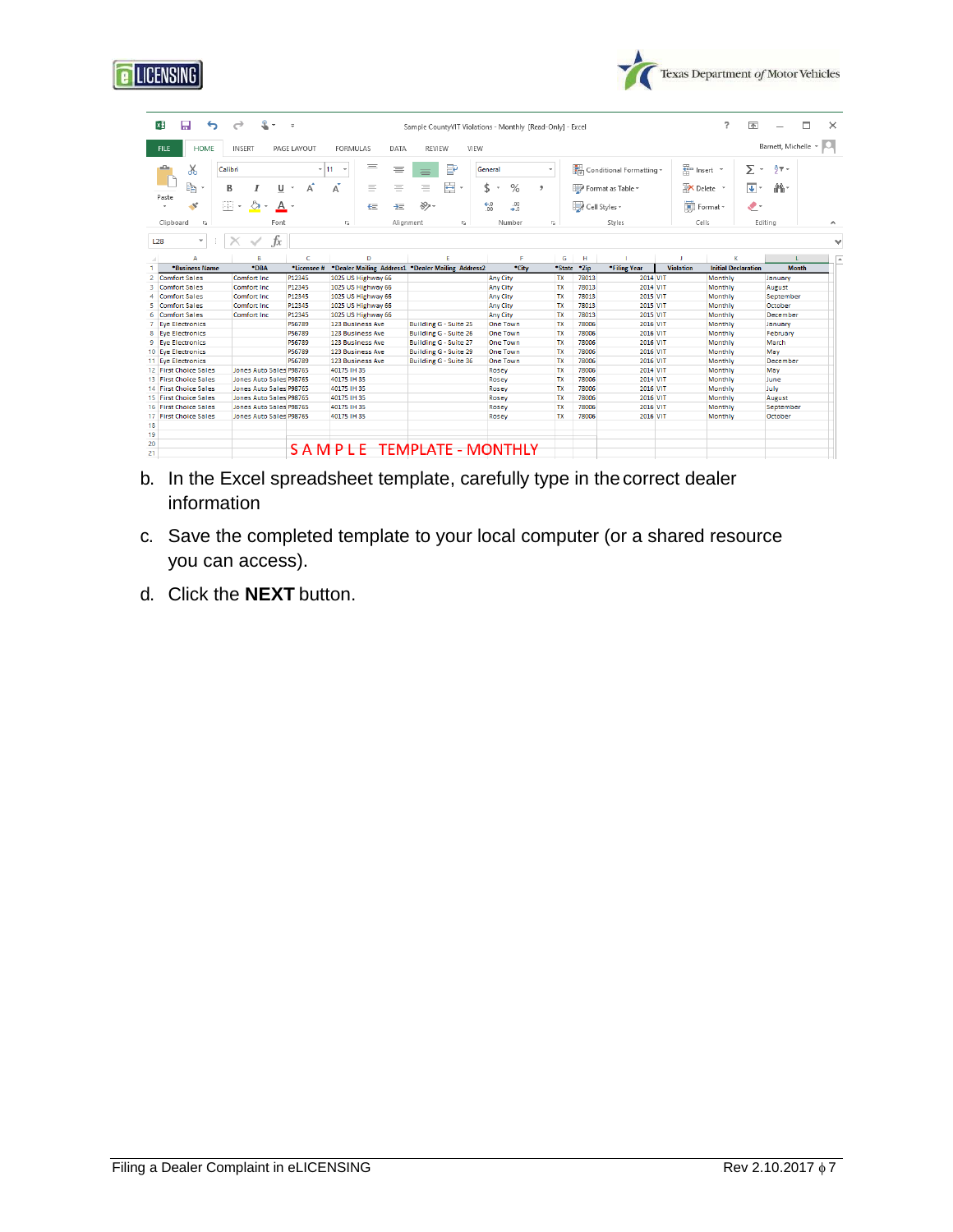



6. To upload and attach the completed/saved complaint spreadsheet:

| Name                        | Select a File<br>Browse<br><b>ADD</b>                                                                                                                                                                                                                                                                                                                                                                                                                                                                                                                                                                                                                                                                                                                                                                                                                                            |  |
|-----------------------------|----------------------------------------------------------------------------------------------------------------------------------------------------------------------------------------------------------------------------------------------------------------------------------------------------------------------------------------------------------------------------------------------------------------------------------------------------------------------------------------------------------------------------------------------------------------------------------------------------------------------------------------------------------------------------------------------------------------------------------------------------------------------------------------------------------------------------------------------------------------------------------|--|
| <b>Existing Attachments</b> |                                                                                                                                                                                                                                                                                                                                                                                                                                                                                                                                                                                                                                                                                                                                                                                                                                                                                  |  |
|                             |                                                                                                                                                                                                                                                                                                                                                                                                                                                                                                                                                                                                                                                                                                                                                                                                                                                                                  |  |
| <b>Name</b>                 | <b>Action</b>                                                                                                                                                                                                                                                                                                                                                                                                                                                                                                                                                                                                                                                                                                                                                                                                                                                                    |  |
|                             |                                                                                                                                                                                                                                                                                                                                                                                                                                                                                                                                                                                                                                                                                                                                                                                                                                                                                  |  |
| Name                        | By submitting this form, you are consenting to the disclosure of this information in any manner necessary to investigate and<br>prosecute this claim. Failure to include any supporting documentation will delay the processing of your complaint.<br>The Texas Department of Motor Vehicles maintains the information collected through this form. With few exceptions, you are<br>entitled on request to be informed about the information that we collect about you. Under Sections 552.001 and 552.023 of the<br>Government Code, you also are entitled to receive and review this information. Under Section 559,004 of the Government<br>Code, you are also entitled to have us correct information about you that is incorrect.<br>$\Box$ The Undersigned hereby certifies, under penalty of perjury, that all statements in this complaint are true and correct.<br>Date |  |

- a. Type the name of the document you saved.
- b. Click the **Browse** button to navigate to the saved spreadsheet file and select it.
- c. Click the **ADD** button.

**Note**: To upload additional supporting documents, repeat steps a-c choosing the name of the document you wish to upload.

- d. Scroll down and click the agreement checkbox.
- e. Click the **SUBMIT** Button
- 7. On the *Submit* confirmation popup, click the **SUBMIT**button.

|      | Texas Department of Motor Vehicles                    |               |
|------|-------------------------------------------------------|---------------|
|      | Submit                                                | ×             |
|      | Are you sure you want to submit the online complaint? |               |
| Name | CANCEL                                                | <b>SUBMIT</b> |
|      | <b>BIOWSE.</b>                                        | <b>AUU</b>    |